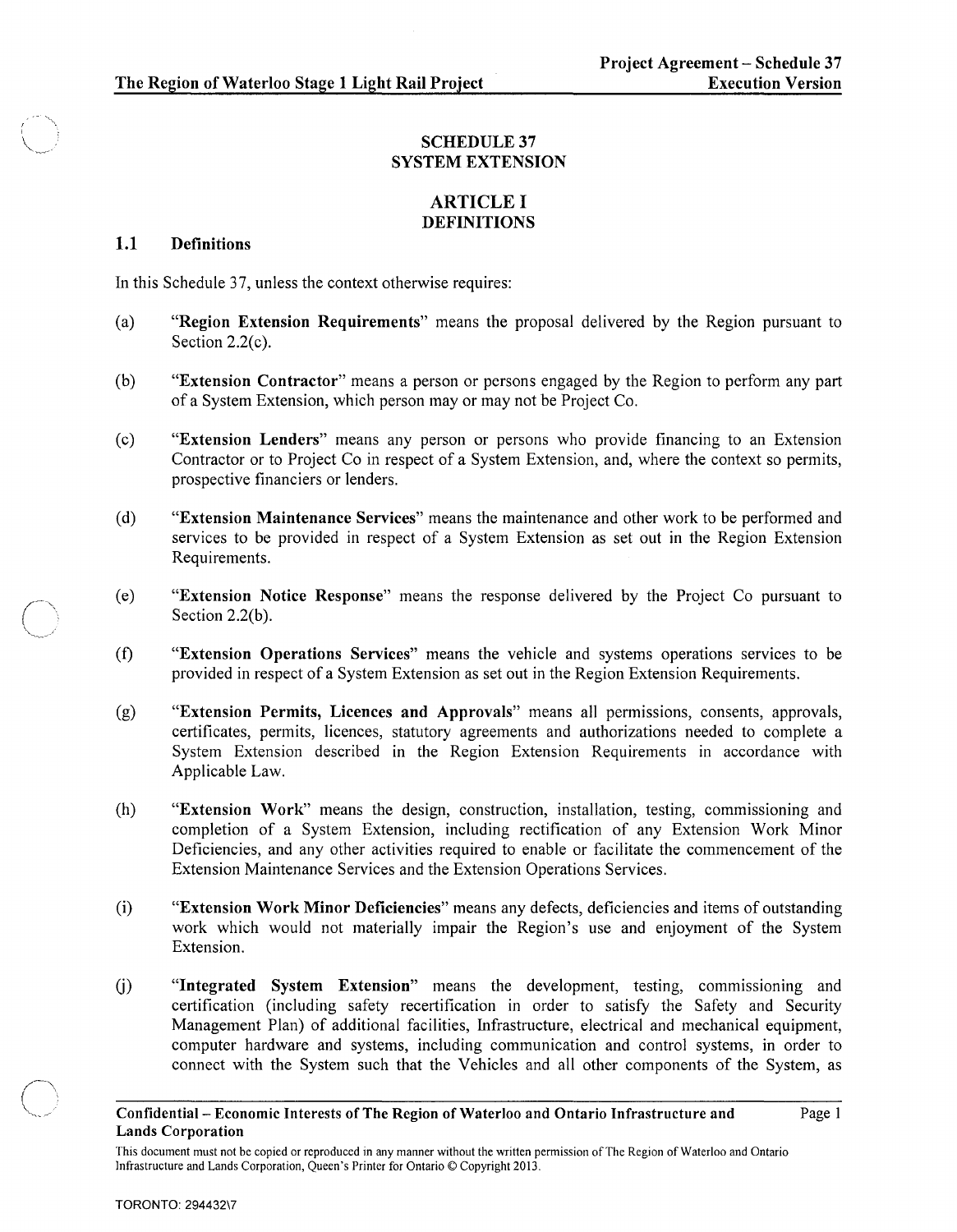o

o

o

extended by the Integrated System Extension, function together as one coherent fully integrated system.

- (k) "Notice of Extension" means the notice delivered by the Region pursuant to Section 2.2(a).
- (1) "Non-Integrated System Extension" means the development, testing, commissioning and certification (including safety recertification in order to satisfy the Safety and Security Management Plan) of additional facilities, Infrastructure, electrical and mechanical equipment, computer hardware and systems, including communication and control systems, in order to form a transit system that connects with the System at a single interchange point such that the Vehicles and other components of the System do not form part of a coherent integrated system with the extended transit system.
- (m) "Project Co Extension Proposal" means the proposal delivered by Project Co pursuant to Section 2.2(d).
- (n) "Reciprocal Agreement" means the agreement to be executed in the event of a Non-Integrated System Extension as described in further detail in Section 3.1(e).
- (0) "System Extension" means either an Integrated System Extension or a Non-Integrated System Extension.

# ARTICLE II SYSTEM EXTENSION

#### 2.1 System Extension

- (a) The Region and Project Co acknowledge that the Region may, in its sole and absolute discretion, elect to pursue one or more System Extensions during the Project Term. The Region may pursue any System Extension through one or more Extension Contractors, through a negotiated agreement with Project Co in accordance with this Schedule 37, or a combination of both. In the event the Region elects to engage an Extension Contractor(s), the Region may decide which persons are eligible for consideration, and such persons may or may not include Project Co or any of the Contractors, in the Region's sole and absolute discretion, and the Region may use any form of competitive procurement, sole-source contract, lease or transaction structure that the Region in its sole and absolute discretion decides. If the Region elects to negotiate an agreement with Project Co, the Parties shall follow the process set out in Section 2.2.
- (b) The Region may in its sole and absolute discretion elect to implement all or part of a System Extension by way of a Variation in which case Section 39 of the Project Agreement and the provisions of Schedule  $22 -$  Variation Procedure shall apply in respect of such System Extension.
- (c) The Region may in its sole and absolute discretion elect to procure or negotiate, as the case may be, the performance of Extension Work, and/or Extension Maintenance Services and/or Extension Operations Services in respect of a System Extension through consolidated or separate procurements or negotiations.

Confidential- Economic Interests of The Region of Waterloo and Ontario Infrastructure and Lands Corporation

This document must not be copied or reproduced in any manner without the written permission of The Region of Waterloo and Ontario Infrastructure and Lands Corporation, Queen's Printer for Ontario © Copyright 2013.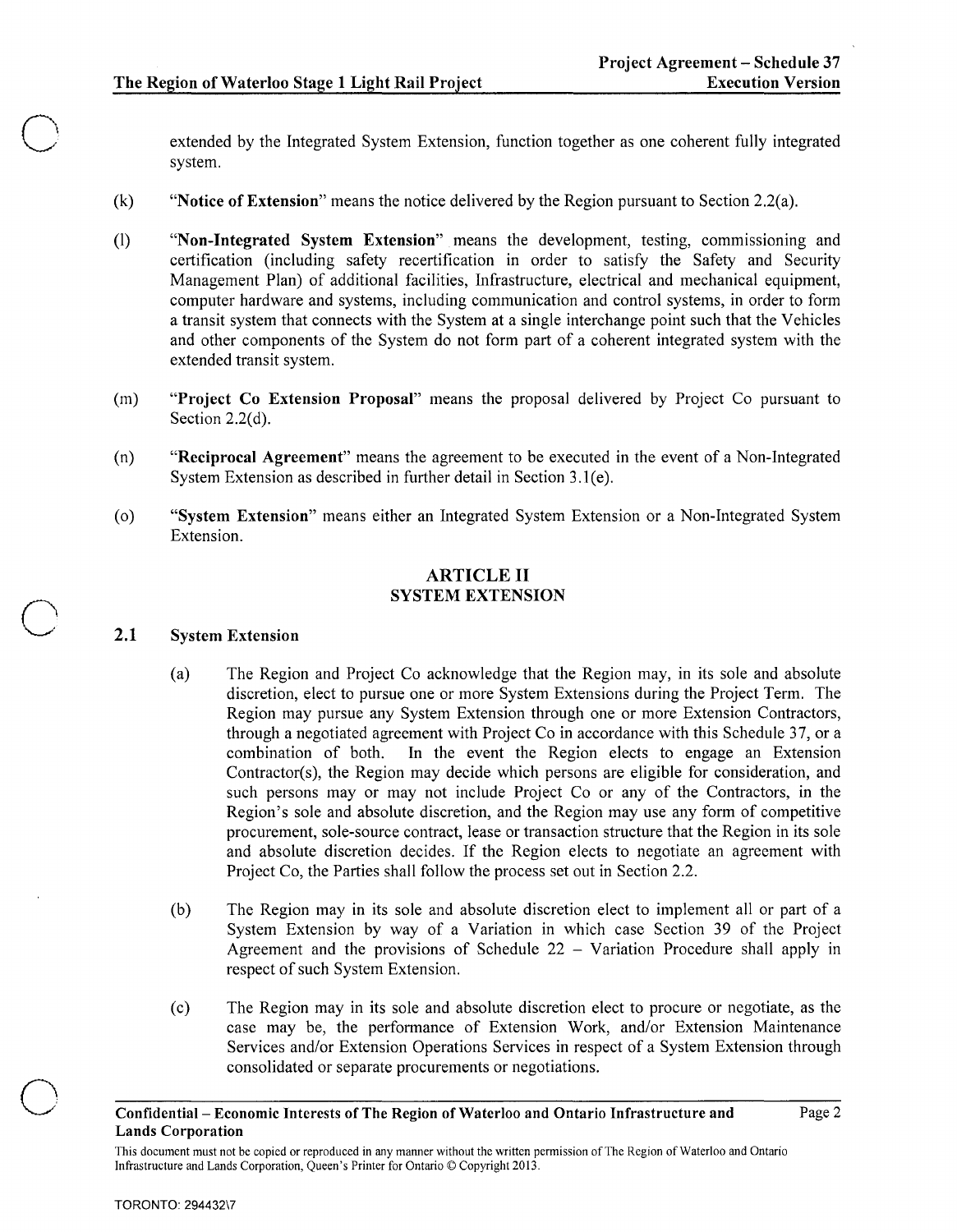(d) For clarity, the Region may pursue a System Extension at any time or times pursuant to any of the alternatives set out in this Section 2.1 in its sole and absolute discretion. In the event the Region has elected to pursue a System Extension in accordance with this Section 2.1, the Region may, at any time prior to entering into a binding agreement in respect of the System Extension, in its sole and absolute discretion, elect to cease pursuing the System Extension under the chosen alternative and pursue the same System Extension under a different alternative process.

## 2.2 Negotiation between the Region and Project Co of Extension Work and/or Extension Maintenance Services and/or Extension Operations Services

- (a) If the Region notifies Project Co that it wishes to negotiate with Project Co to perform any or all of the Extension Work and/or Extension Maintenance Services and/or Extension Operations Services, the Region shall provide Project Co with a Notice of Extension which will include information respecting the project, including:
	- (i) a description of the scope of the Extension Work and/or the Extension Maintenance Services and/or the Extension Operations Services, as applicable;
	- (ii) preliminary "term sheet level" output specifications for the Extension Work and/or the Extension Maintenance Services and/or the Extension Operations Services, as applicable, including: details with respect to alignment, number of stations, length of track (in kilometres), modelling results and performance expectations with respect to the System Extension, as-builts for Existing System Infrastructure and utilities, condition reports, results of environmental assessments, development plans, stakeholder engagement information, electrical and mechanical requirements specific to the System Extension, location and Region requirements of any maintenance and storage facilities, and
	- (iii) a preliminary schedule and required time lines for completion of the Extension Work and/or the Extension Maintenance Services and/or the Extension Operations Services, as applicable.

For clarity, the Region may, in its sole and absolute discretion, issue an Extension Notice in respect of anyone of or all of Extension Work, and/or Extension Maintenance Services and/or Extension Operations Services.

- (b) Within a period of 30 days after the date of receipt of the Notice of Extension, Project Co shall deliver to the Region its Extension Notice Response advising the Region whether or not Project Co desires to proceed to the next stage of negotiation with the Region in respect of the System Extension. In the event Project Co desires to proceed, Project Co shall, within a period of 60 days after the delivery of its Extension Notice Response, deliver to the Region a preliminary cost estimate and schedule for the Extension Work and/or the Extension Maintenance Services and/or the Extension Operations Services, as applicable.
- ( c) If the Region elects, in its sole and absolute discretion, to continue to consider Project Co for the Extension Work and/or the Extension Maintenance Services and/or the Extension

Confidential- Economic Interests of The Region of Waterloo and Ontario Infrastructure and Lands Corporation

This document must not be copied or reproduced in any manner without the written permission of The Region of Waterloo and Ontario Infrastructure and Lands Corporation, Queen's Printer for Ontario © Copyright 2013.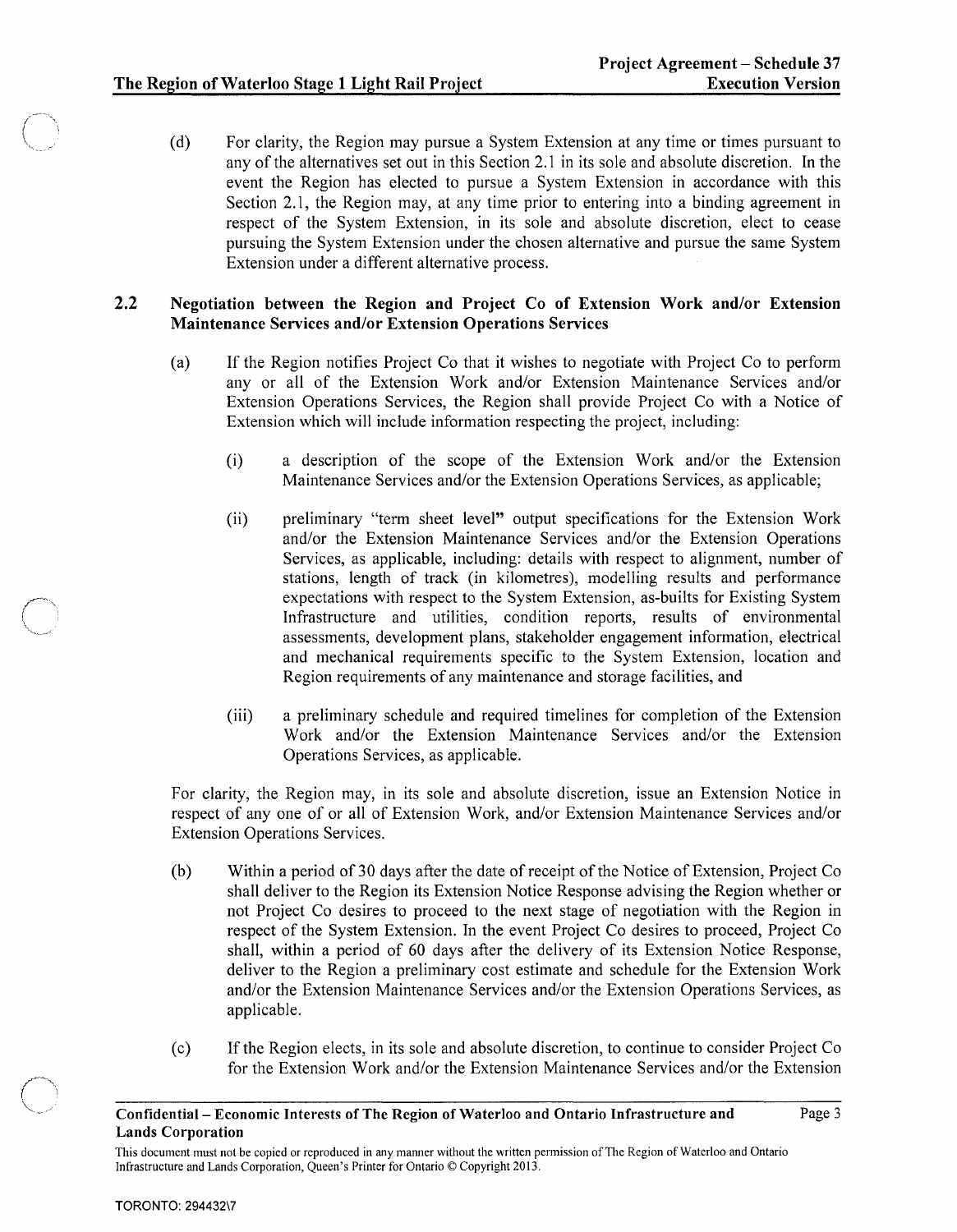Operations Services, as applicable, the Region shall within a period of 120 days after the date of receipt of Project Co's Extension Notice Response, deliver its Region Extension Requirements. The Region Extension Requirements (which shall be non-binding on the Region) shall include:

- (i) a draft heads of terms agreement for the Extension Work and/or the Extension Maintenance Services and/or the Extension Operations Services, as applicable;
- (ii) draft output specifications and commissioning processes for the System Extension;
- (iii) draft "term sheet level" parameters of the payment mechanism to be used in respect of the Extension Work and/or the Extension Maintenance Services and/or the Extension Operations Services; and
- (iv) guidelines with respect to the structure of construction or permanent financing to be secured by Project Co;
- (d) Within a period of 150 days after the date of receipt of the Region Extension Requirements, Project Co shall deliver to the Region the Project Co Extension Proposal which shall be non-binding on Project Co. The Project Co Extension Proposal shall include:
	- (i) a detailed cost estimate and construction schedule in respect of the Extension Work and/or the Extension Maintenance Services and/or the Extension Operations Services, as applicable;
	- (ii) any impact the Extension Work and/or the Extension Maintenance Services and/or the Extension Operations Services, as applicable, would have on Project Co's activities under the Project Agreement, including, if applicable, any schedule impact on the provision of the System, the Public Infrastructure and completion of the Design and Construction Works and Public Infrastructure Works;
	- (iii) any impact on expected usage of utilities for the current Contract Year and subsequent Contract Years;
	- (iv) any contemplated amendments to the Project Agreement and any other relevant project documents to coordinate the Extension Work and/or the Extension Maintenance Services and/or the Extension Operations Services, as applicable, with Project Co's obligations in respect of the Project Operations;
	- (v) the expected Direct Costs of Project Co and each Subcontractor that will be incurred in respect of the Extension Work and/or the Extension Maintenance Services and/or the Extension Operations Services, as applicable, including:
		- (A) any Capital Expenditure that will be incurred; and

### Confidential- Economic Interests of The Region of Waterloo and Ontario Infrastructure and Lands Corporation

This document must not be copied or reproduced in any manner without the written permission of The Region of Waterloo and Ontario Infrastructure and Lands Corporation, Queen's Printer for Ontario © Copyright 2013.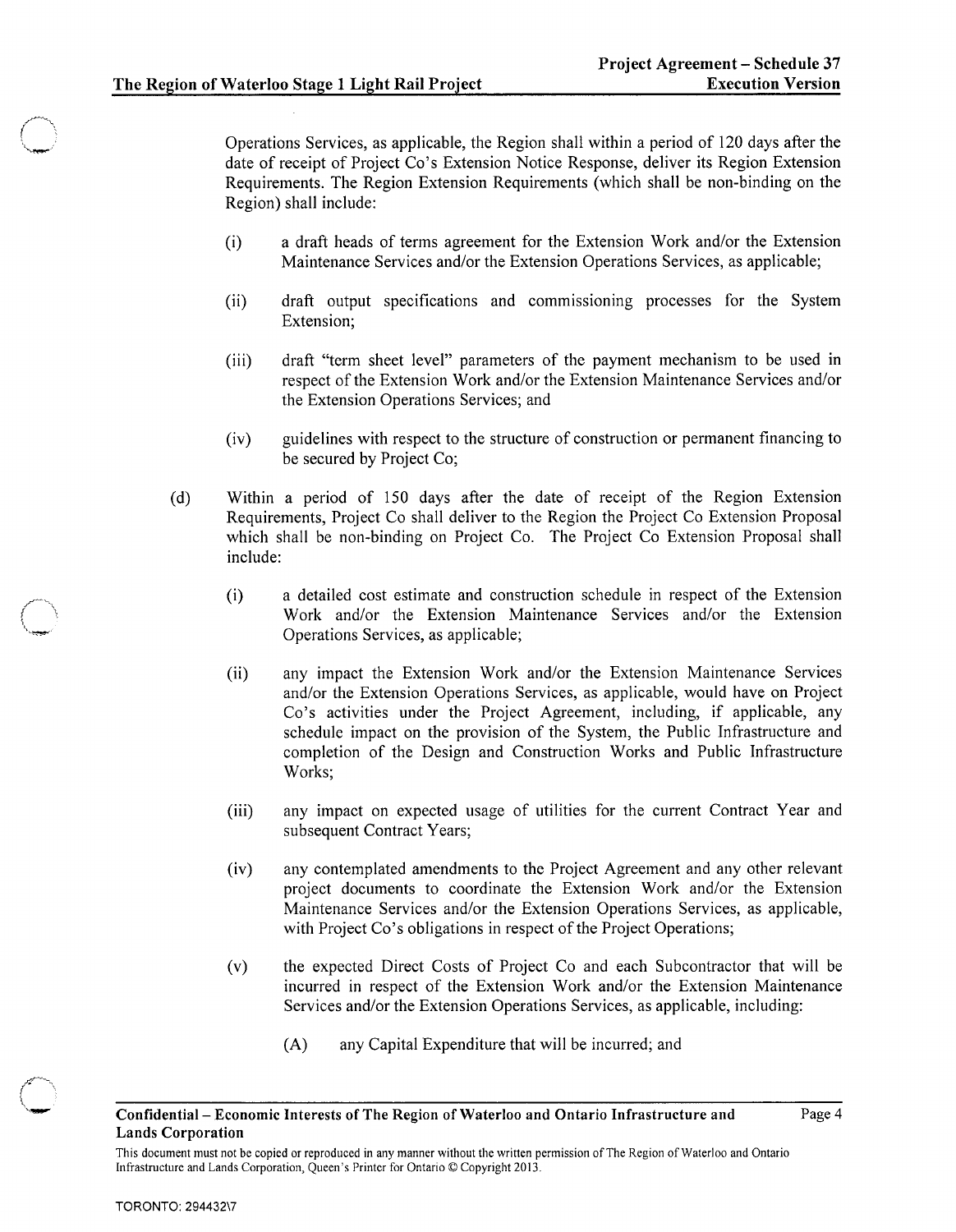- (B) any other costs that will be incurred, reduced or avoided and the impact on Project Co's cash flows from incurring, reducing or avoiding such costs;
- (vi) preliminary terms of the financing structure specified in the Region Extension Requirements;
- (vii) Project Co's confirmation that the projected internal rate of return on any equity capital required in respect of the Extension Work and/or the Extension Maintenance Services and/or the Extension Operations Services, as applicable, will be the Base Case Equity IRR;
- (viii) Project Co's preliminary indication of the potential increase or decrease, if any, of the Monthly Service Payments, with such amount calculated by reference to the relevant parts of the Financial Model to demonstrate the impact of the Extension Work and/or the Extension Maintenance Services and/or the Extension Operations Services, as applicable; and
- (ix) any Extension Permits, Licences and Approvals that must be obtained or any Permits, Licences and Approvals amended for the Extension Work and/or the Extension Maintenance Services and/or the Extension Operations Services, as applicable, to be implemented;

in each case, together with such supporting information and justification as is reasonably required.

- (e) In preparing the Project Co Extension Proposal, Project Co shall include sufficient information to demonstrate to the Region's satisfaction, acting reasonably, that:
	- (i) Project Co has used or has obliged each Subcontractor (or will oblige any Subcontractor not yet selected) to use commercially reasonable efforts, including the use of competitive quotes or tenders to minimize costs in respect of the System Extension;
	- (ii) except as otherwise set out herein, all costs of Project Co and each Subcontractor are limited to Direct Costs;
	- (iii) for the initial 5-year period following Financial Close only, Project Co and any Subcontractor shall charge only the margins for overhead and profit as set out in Appendix B to Schedule  $22 - \text{Variation}$  Procedure (such margins each calculated on the basis of the applicable Direct Costs so that no margin of Project Co or any Subcontractor is calculated on any other margin under the Project Agreement of Project Co or any Subcontractor), and no other margins or mark ups;
	- (iv) for the initial 5-year period following Financial Close only, the margins for overheads and profit as set out in Appendix B to Schedule  $22 - \text{Variation}$

Confidential- Economic Interests of The Region of Waterloo and Ontario Infrastructure and Lands Corporation

This document must not be copied or reproduced in any manner without the written permission of The Region of Waterloo and Ontario Infrastructure and Lands Corporation, Queen's Printer for Ontario © Copyright 2013.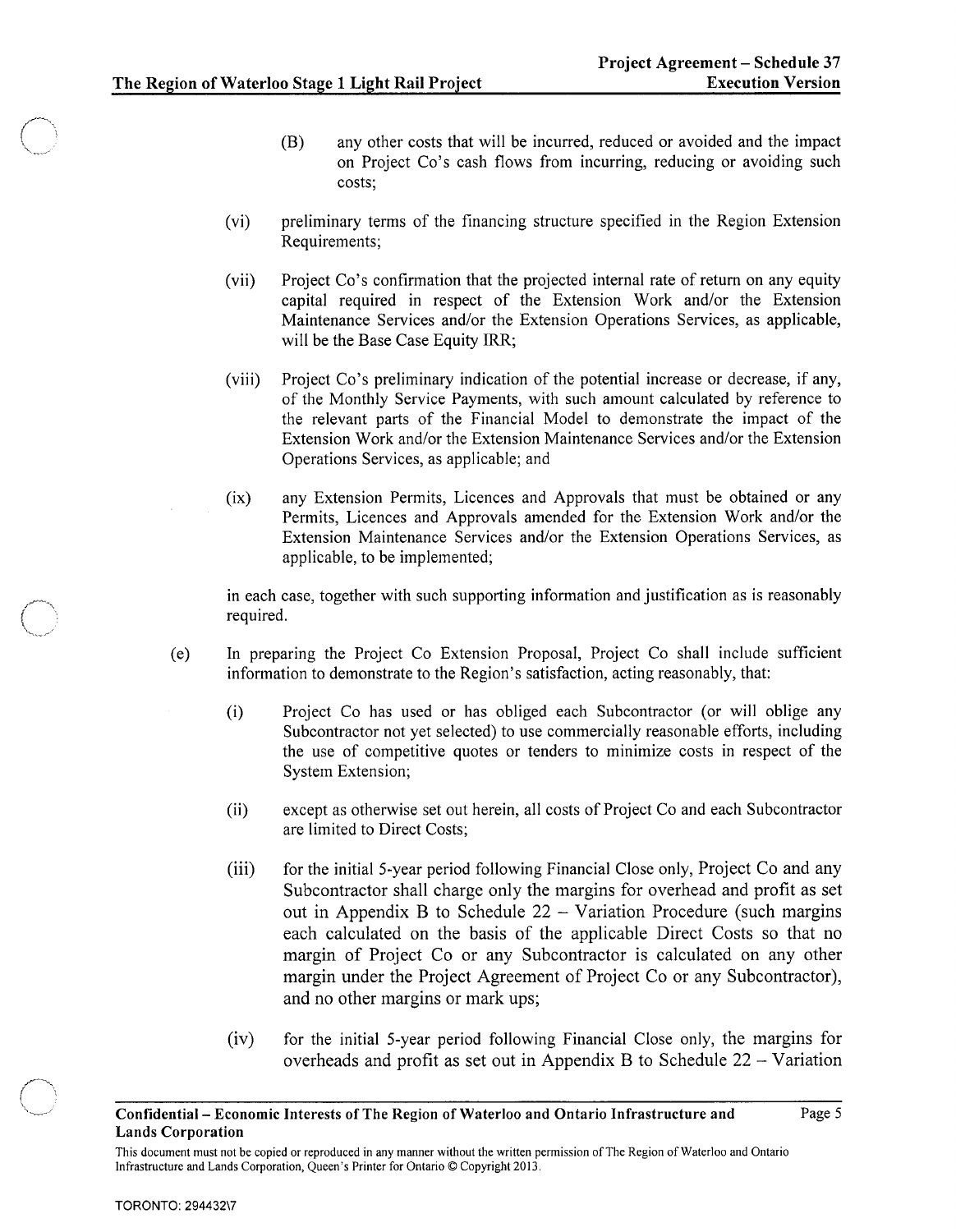Procedure as applicable to Project Co's Direct Costs shall only be chargeable on Direct Costs of Project Co, such that Project Co shall not charge any margins on any amounts charged by any Subcontractors;

- (v) all costs of completing the Extension Work and/or the Extension Maintenance Services and/or the Extension Operations Services, as applicable, including Capital Expenditures, reflect labour rates applying in the open market to providers of services similar to those required for the Extension Work and/or the Extension Maintenance Services and/or the Extension Operations Services, as applicable;
- (vi) Project Co has mitigated or will mitigate the impact of the Extension Work and/or the Extension Maintenance Services and/or the Extension Operations Services, as applicable, including on the Works Schedule, the performance of the activities within the Project Operations, the expected usage of utilities, and the Direct Costs to be incurred; and
- (vii) Project Co will use commercially reasonable efforts to obtain the best value for money when procuring any work, services, supplies, materials or equipment required in respect of the Extension Work and/or the Extension Maintenance Services and/or the Extension Operations Services, as applicable, and will comply with all Good Industry Practice in relation to any such procurement, to a standard no less than Project Co would apply if all costs incurred were to its own account without recourse to the Region, including using commercially reasonable efforts to mitigate such costs.
- (f) Subject to Section 2.2(g), as soon as practicable after the receipt of the Project Co Extension Proposal, the Region and Project Co shall, in good faith and acting reasonably, negotiate the terms of the binding agreement for the performance of the Extension Work and/or Extension Maintenance Services and/or the Extension Operations Services, as applicable, as well as any necessary amendments to the Project Agreement and any relevant project documents, based on the contents of the Region Extension Requirements and the Project Co Extension Proposal.
- (g) Notwithstanding anything contained in this Schedule 37, except as may be the subject matter of a competitive procurement process, no agreement relating to the subject matter of this Schedule 37 shall be effective unless entered into in writing by each of the Parties and unless approval of Regional Council is obtained, and the entering into of same shall be subject to each Party's sole and absolute discretion. Either Party may in its sole and absolute discretion elect to cease negotiations at any time in the process set out in this Section 2.2 prior to the signing of such written agreement.
- (h) If, after delivery by Project Co of a Project Co Extension Proposal in respect of which Project Co has used commercially reasonable efforts to produce a fair and accurate cost estimate and has otherwise complied with the proposal requirements set forth in Section 2.2(d), the Region determines, in its sole and absolute discretion, not to enter into an agreement with Project Co in respect of Extension Work, Extension Maintenance

### Confidential- Economic Interests of The Region of Waterloo and Ontario Infrastructure and Lands Corporation

This document must not be copied or reproduced in any manner without the written permission of The Region of Waterloo and Ontario Infrastructure and Lands Corporation, Queen's Printer for Ontario © Copyright 2013.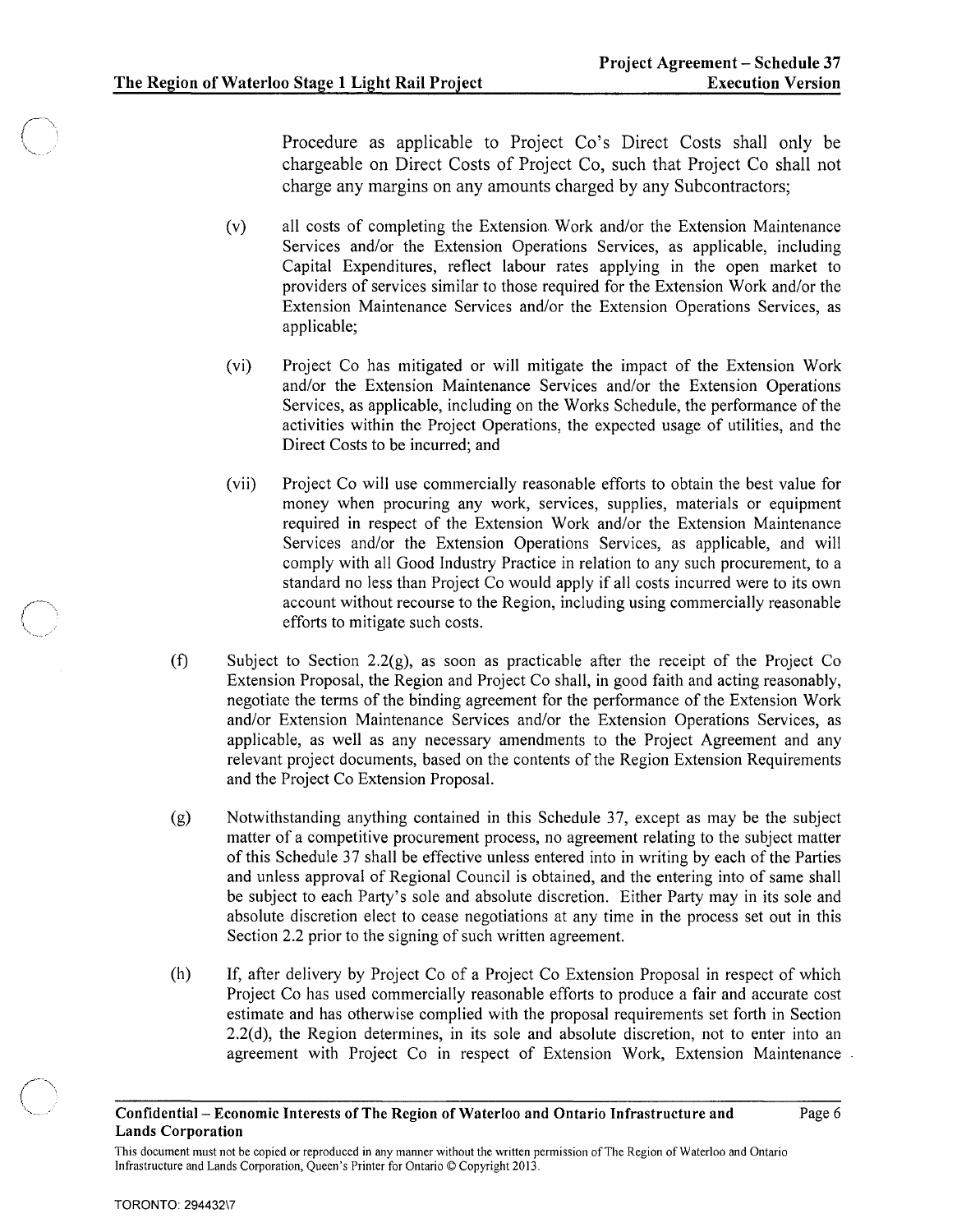Services, and/or Extension Operations Services, as the case may be, in respect of which such Project Co Extension Proposal relates, the Region shall reimburse Project Co for all Direct Costs reasonably and properly incurred by Project Co in connection with preparing the Project Co Extension Proposal.

#### 2.3 System Extension during Option Term

(a) If the Region elects to proceed with a System Extension, the provisions of Schedule  $35 -$ Vehicles shall apply with respect to any additional Vehicles that are required as a result of the System Extension.

# ARTICLE **III**  PROJECT CO COOPERATION

# 3.1 Project Co Cooperation with the Region and Interface with an Extension Contractor

- (a) In the event the Region pursues all or any part of a System Extension with anyone or more Extension Contractors, Project Co shall, within a reasonable period of time, use commercially reasonable efforts to provide such assistance to the Region as the Region may request, acting reasonably. Such assistance shall include but is not limited to:
	- (i) providing to the Region such information which the Region may reasonably require concerning the System and the Public Infrastructure or the operations, maintenance and rehabilitation of the System and the Public Infrastructure necessary for the purposes of the Region procuring or entering into (or considering procuring or entering into) contracts for design, construction, and/or operations, and/or maintenance of any System Extension and in particular (but without limitation to) for the purposes of compiling and making available any information memorandum, invitation to tender, technical specifications, draft contract or other document connected with such purposes;
	- (ii) the development of technical specifications in respect to the Extension Work, the Extension Maintenance Services or Extension Operations Services, as applicable, and the evaluation of designs proposed by prospective Extension Contractors to ensure compatibility with the OMSF, electrical and mechanical equipment, Vehicles already supplied, and other items as specified by the Region;
	- (iii) permitting the Region access to relevant information respecting the System, electrical and mechanical equipment and Vehicles already supplied, and other items as specified by the Region;
	- (iv) advising the Region on potential modifications to the Extension Work, the Extension Maintenance Services or the Extension Operations Services, as applicable, that could result in cost savings or other benefits to the Region (If Project Co identifies any cost savings to the Maintenance and Rehabilitation Services or the Extension Maintenance Services or the Extension Operations Services, such savings shall be shared equally by the Region and Project Co by way of an adjustment to the Monthly Service Payments);

## Confidential- Economic Interests of The Region of Waterloo and Ontario Infrastructure and Lands Corporation

This document must not be copied or reproduced in any manner without the written permission of The Region of Waterloo and Ontario Infrastructure and Lands Corporation, Queen's Printer for Ontario © Copyright 2013.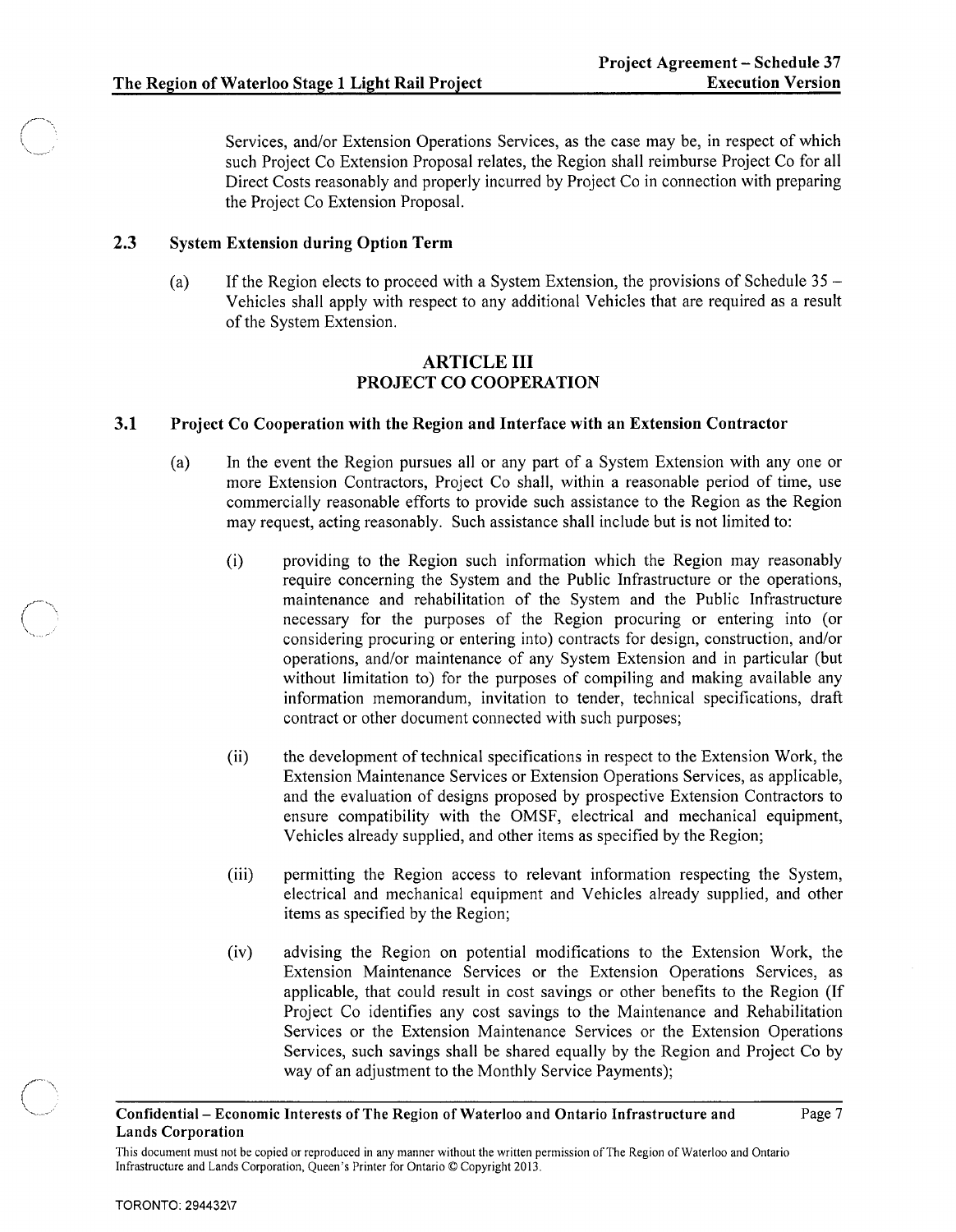- (v) the development of an interface protocol between the Region, Project Co and the Extension Contractors;
- (vi) liaising with Extension Contractors (or any of their consultants and advisors) who are performing any aspect of the design, construction, maintenance or operation of any System Extension, as applicable, in accordance with the reasonable requests of the Region or any Extension Contractors; and
- (vii) subject to the prior reasonable notice and reasonable requirements of Project Co with regard to health and safety, co-operate and co-ordinate with any Extension Contractor (and any of their consultants and advisers) who has been given access by the Region to those parts of the System and Public Infrastructure to which access is required for the efficient carrying out of such design, construction, maintenance or operation of any System Extension by the Extension Contractor.

The Region and Project Co's obligations under this Section 3.1(a) shall be subject to and in accordance with Schedule 40 -Intellectual Property of the Project Agreement.

- (b) The Region shall pay Project Co reasonable consulting fees in respect of the assistance Project Co provides pursuant to this Section 3.1. Such consulting fees shall be paid within 30 days of receipt of an invoice from Project Co. Each Project Co invoice shall set out in reasonable detail, the nature of assistance provided in the invoice period, the personnel involved and the time committed by Project Co personnel in respect of such assistance.
- (c) As soon as practicable after the Region provides notice to Project Co that the Region has reached a binding agreement with an Extension Contractor, the Region and Project Co shall meet with the Extension Contractor(s) and, in good faith and acting reasonably, negotiate and execute an interface agreement and/or construction procedures agreement to govern matters relating to the coordination of Project Co's activities in respect of the Project Operations and the Extension Contractor's activities relating to the Extension Work and/or the Extension Maintenance Services and/or the Extension Operations Services, as applicable. The Region shall also include, in its agreement with any Extension Contractor, an obligation on the Extension Contractor to negotiate with the Region and Project Co in the terms of the interface agreement and/or construction procedures agreement in good faith and acting reasonably.
- (d) In the event of an Integrated System Extension, the agreement to be negotiated between the Region, Project Co and each Extension Contractor pursuant to Section 3.1(c) shall include provisions related to:
	- (i) the rights and obligations of the Region, Project Co and the Extension Contractor in respect of the physical linking, testing and commissioning, safety and system certification of the System, Public Infrastructure and the Integrated System Extension operations on the System at the same time as Project Co;
	- (ii) commissioning requirements with respect to additional Vehicles that are required as a result of the Integrated System Extension and the extended lines;

Confidential- Economic Interests of The Region of Waterloo and Ontario Infrastructure and Lands Corporation

This document must not be copied or reproduced in any manner without the written permission of The Region of Waterloo and Ontario Infrastructure and Lands Corporation, Queen's Printer for Ontario © Copyright 2013.